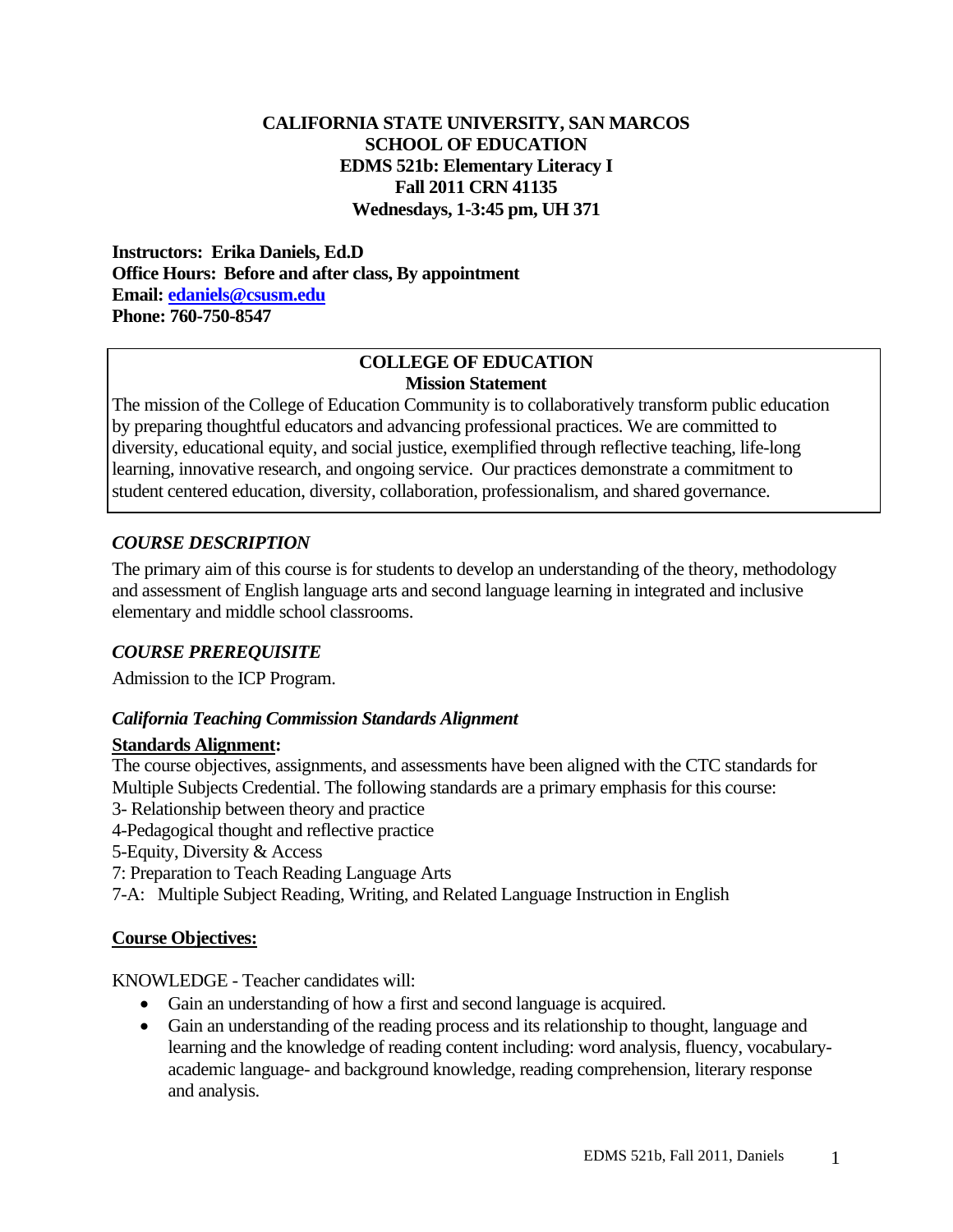- Gain understanding of how to learn to read and write in first and second languages.
- Become familiar with how to "deliver a comprehensive program of systematic, explicit instruction in reading, writing, listening, and speaking aligned to the state adopted English Language Arts Content Standards and the Reading/Language Arts Framework (2007).
- Become familiar with "multiple monitoring measures within the three basic types of assessments to determine students' progress towards state adopted content standards."
- Become familiar with "differentiated reading instruction and interventions to meet the needs of the *full range of learners (including struggling readers, students with special needs, English learners, speakers of non-standard English, and advanced learners)* who have varied reading levels and language backgrounds."

SKILLS - Teacher candidates will:

- Become sensitive observers of children's language using behaviors.
- "Demonstrate knowledge and ability to utilize multiple monitoring measures within the three basic types of assessments to determine students' progress towards state adopted content standards: entry level assessment for instructional planning, monitoring student progress, post test or summative assessment."
- "Be able to analyze and interpret results [of children's reading and writing behaviors] to plan effective and differentiated instruction and interventions."
- "Demonstrate knowledge of components of effective instructional delivery in reading, writing and listening and speaking."
- Develop the ability to select appropriate materials and instructional strategies to meet the individual needs of students and use "State Board of Education (SBE)-adopted core instructional materials for both instruction and intervention."
- Develop the ability to differentiate literacy instruction in order to provide Universal Access.
- Learn how to organize the classroom for teaching reading and writing to the *full range of learners (including struggling readers, students with special needs, English learners, speakers of non-standard English, and advanced learners)* who have varied reading levels and language backgrounds

ATTITUDES AND VALUES – Teacher candidates will:

- Develop an appreciation for the natural language abilities children possess for processing and producing print.
- To appreciate the need and value of integrating reading writing into all curricular areas
- Affirm the importance of a rich environment for an effective language arts program.
- Develop a sensitivity to and appreciation for culturally and linguistically diverse learners.
- Develop a sensitivity to and appreciation for the importance of reading and writing for students' own personal and professional growth.
- Develop a respect for each student, his/her abilities and background and the student's right to instruction that meets his/her individual needs.

# **INFUSED COMPETENCIES**

## **Authorization to Teach English Learners**

This credential program was specifically designed to prepare teachers for the diversity of languages often encountered in California public school classrooms. The authorization to teach English learners is met through the infusion of content and experiences within the credential program, as well as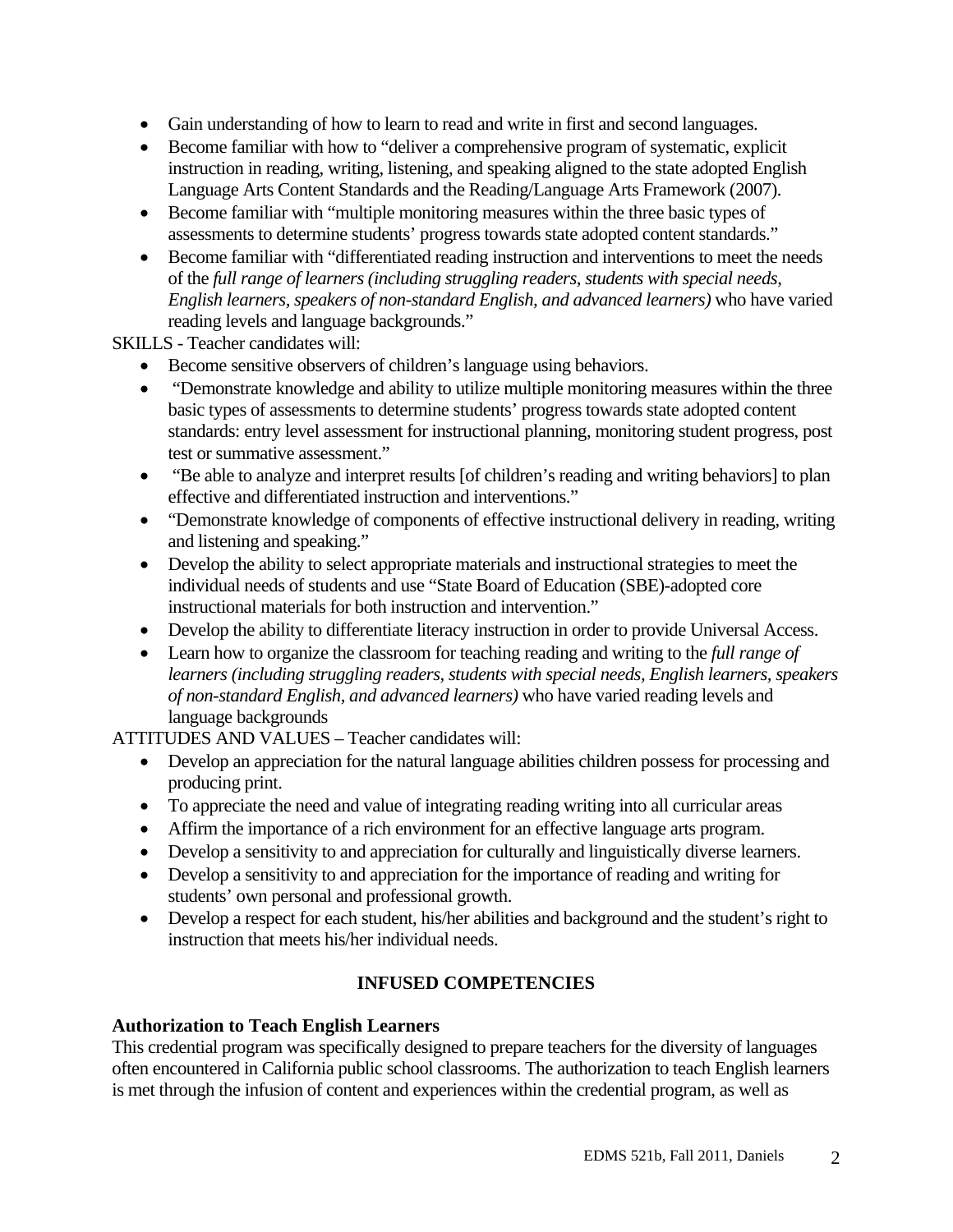additional coursework. Students successfully completing this program receive a credential with authorization to teach English learners. *(Approved by CCTC in SB 2042, Program Standards, August, '02.)* 

## **Special Education**

Consistent with the intent to offer a seamless teaching credential in the School of Education, this course demonstrates the collaborative infusion of special education competencies reflecting inclusive educational practices.

## **Technology**

This course infuses technology competencies to prepare candidates to use technology, emphasizing use in both teaching practice and student learning.

# **All University Writing Requirement**

Writing requirements for this class will be met as described in the assignments. Every course at the university, including this one, must have a writing requirement of at least 2500 words.

# **STUDENT LEARNING OUTCOMES**

## **Teacher Performance Expectation (TPE) Competencies**

Teacher Performance Expectations are standards for student teachers. This course is designed to help teachers seeking the Multiple Subjects Credential to develop the skills, knowledge, and attitudes necessary to assist schools and districts implement effective programs for all students. The successful candidate will be able to merge theory and practice in order to realize a comprehensive and extensive educational program for all students.

## *California Teacher Performance Assessment (CalTPA)*

Beginning July 1, 2008, all California credential candidates must successfully complete a stateapproved system of teacher performance assessment (TPA), to be embedded in the credential program of preparation. At CSUSM, this assessment system is called the "CalTPA" or TPA.

To assist your successful completion of the TPA, a series of informational seminars are offered over the course of the program. TPA related questions and logistical concerns are to be addressed during seminars. Your attendance to TPA seminars will greatly contribute to your success on the assessment.

Additionally, SoE classes use common pedagogical language, lesson plans (lesson designs), and unit plans (unit designs) in order to support and ensure your success on the TPA, and, more importantly, in your credential program.

The CalTPA Candidate Handbook, TPA seminar schedule, and other TPA support materials can be found on the SoE website provided at the website provided: http://www.csusm.edu/education/CalTPA/ProgramMaterialsTPA.html

## **Students with Disabilities Requiring Reasonable Accommodations**

Students with disabilities requiring reasonable accommodations must be approved for services by providing appropriate and recent documentation to the Office of Disabled Student Services (DSS). The office is located in Craven Hall 4300, and can be contacted by phone at 760.750.4905 or TTY 760.750.4909. Students authorized by DSS to receive reasonable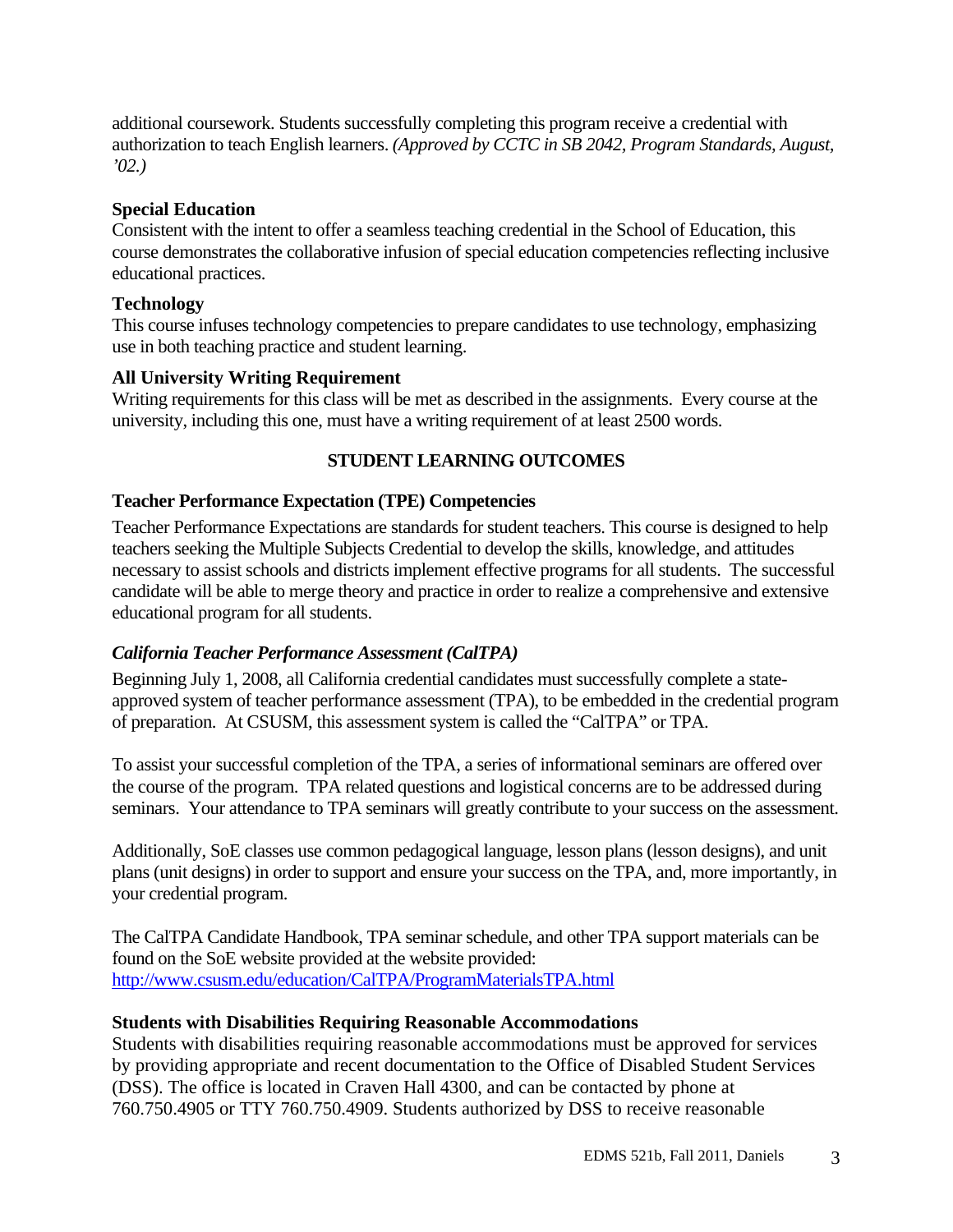accommodations should meet with their instructor during office hours or, to ensure confidentiality, in a more private setting.

## **CSUSM Academic Honesty Policy**

"Students will be expected to adhere to standards of academic honesty and integrity, as outlined in the Student Academic Honesty Policy. All written work and oral presentation assignments must be original work. All ideas or materials borrowed from other sources must have appropriate references to the original sources. Any quoted material should give credit to the source and be punctuated with quotation marks.

Students are responsible for honest completion of their work including examinations. There will be no tolerance for infractions. If you believe there has been an infraction by someone in the class, please bring it to the instructor's attention. The instructor reserves the right to discipline any student for academic dishonesty in accordance with the general rules and regulations of the university. Disciplinary action may include the lowering of grades and/or the assignment of a failing grade for an exam, assignment, or the class as a whole."

Incidents of Academic Dishonesty will be reported to the Dean of Students. Sanctions at the University level may include suspension or expulsion from the University.

## **Plagiarism**

As an educator, it is expected that each student will do his/her own work, and contribute equally to group projects and processes. Plagiarism or cheating is unacceptable under any circumstances. If you are in doubt about whether your work is paraphrased or plagiarized see the Plagiarism Prevention for Students website http://library.csusm.edu/plagiarism/index.html. If there are questions about academic honesty, please consult the University catalog.

## **Electronic Communication Protocol**

Electronic correspondence is a part of professional interactions. If you need to contact me, e-mail is often the easiest way to do so at edaniels@csusm.edu. Please be reminded that e-mail and on-line discussions are a very specific form of communication, with their own nuances and etiquette. For instance, electronic messages sent in all upper case (or lower case) letters, major typos, or slang, often communicate more than the sender originally intended. With that said, please be mindful of all e-mail and on-line discussion messages you send to your colleagues, to faculty members in the School of Education, or to persons within the greater educational community. All electronic messages should be crafted with professionalism and care.

Things to consider:

- Would I say in person what this electronic message specifically says?
- How could this message be misconstrued?
- Does this message represent my highest self?
- Am I sending this electronic message to avoid a face-to-face conversation?

In addition, if there is ever a concern with an electronic message sent to you, please talk with the author in person in order to correct any confusion.

In order to earn a teaching credential from the state of California, you must maintain a B average (3.0 GPA) and cannot receive below a C+ in any course in your teacher education program.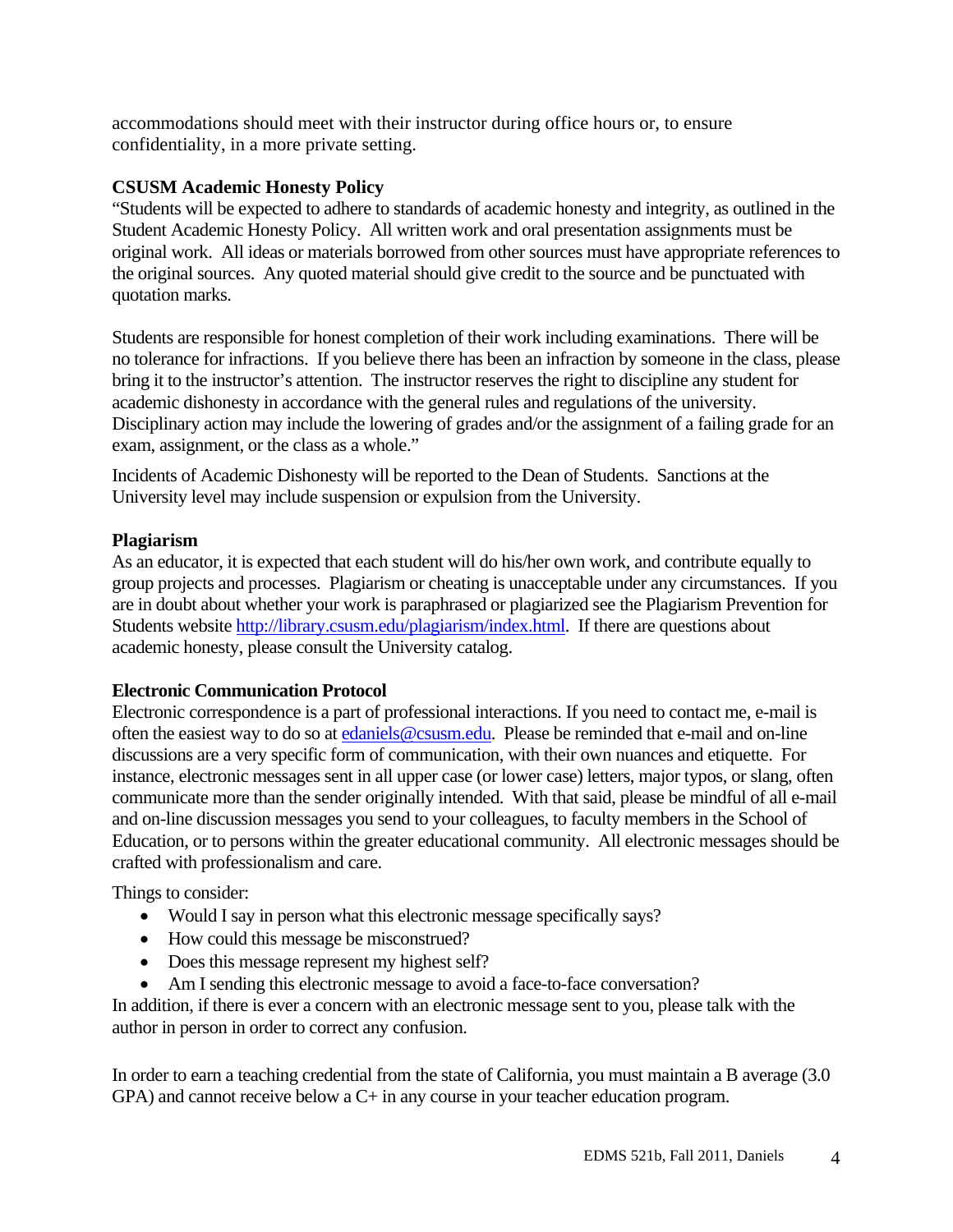#### **School of Education Attendance Policy**

Due to the dynamic and interactive nature of courses in the School of Education, all students are expected to attend all classes and participate actively. At a minimum, students must attend more than 80% of class time, or s/he may not receive a passing grade for the course at the discretion of the instructor. Individual instructors may adopt more stringent attendance requirements. *(Adopted by the COE Governance Community, December, 1997).* Should a student have extenuating circumstances, s/he should contact the instructor as soon as possible. **For this course: Students missing more than one class session cannot earn an A or A-. Students missing more than two class sessions cannot earn a B or B+. Students missing more than three class sessions cannot earn a C+. Arriving late or leaving early by more than 20 minutes counts as an absence. Illness and emergencies are considered on a case-by-case basis. However, notifying the instructor does not constitute an excuse. All assignments must be turned in on due date even in case of an absence.** 

#### **Required Texts:**

Cooper, J. D., Kiger, N., & Robinson, M. (2011). *Constructing Literacy, 8th Edition*. Upper Saddle River, NJ: Prentice Hall. ISBN: 978-1-111-35392-6

#### *Recommended Texts*

Zarrillo, James. Ready for RICA: A Test Prep Guide

Alice Quiocho & Sharon Ulanoff . (2009). Differentiated Literacy Instruction for English Language Learners. ISBN-13: 978-0-13-118000-0

## *COURSE ASSIGNMENTS*

Students are expected to demonstrate competency in the use of various forms of technology (i.e. word processing, electronic mail, Moodle, use of the Internet, and/or multimedia presentations). Proofread and edit word-processed assignments prior to submission. Hand-written work is not accepted. Assignments are written in Times, size12 font, and are double-spaced. Ensure the text is error-free (grammar, spelling), and ideas are logically and concisely presented. *Too many punctuation, grammar, and/or spelling errors WILL result in a reduction of the assignment's grade.* All citations, where appropriate, use American Psychological Association (APA) format.

| <b>Assignment</b>                                    | <b>Points</b><br><b>Possible</b> |
|------------------------------------------------------|----------------------------------|
| Field Observations $(x 4)$                           | 30                               |
| Literacy Lesson Plan<br>Focus: reading comprehension | 30                               |
| <b>Investigating Literacy Assessments</b>            | 25                               |
| Journal                                              | 15                               |
| <b>Total Points</b>                                  | 100                              |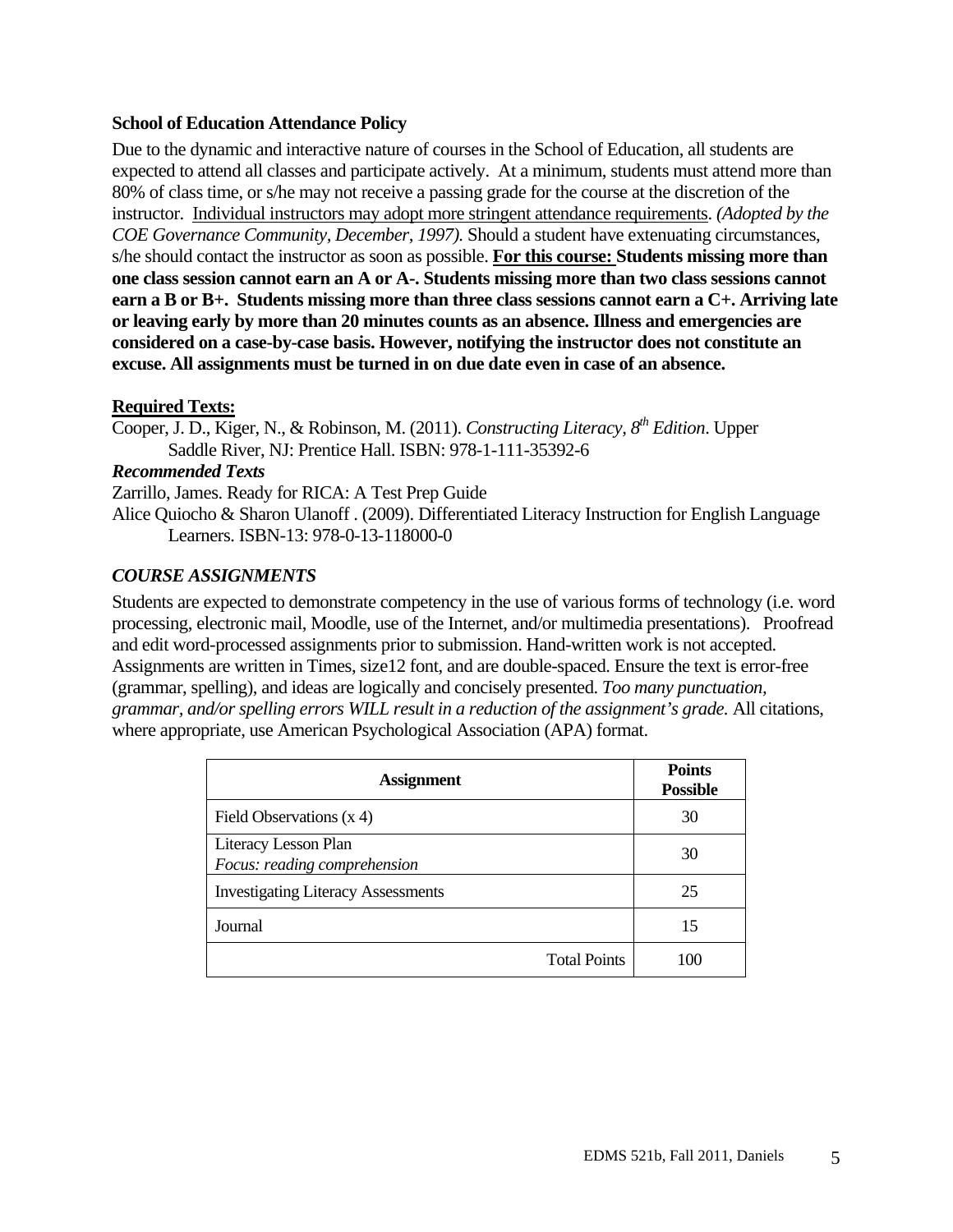## *Grading Standards (Points)*

In order to earn a teaching credential from the state of California, you must maintain a B average (3.0 GPA) and cannot receive below a C+ in any course in your teacher education program.

|    | 93-100 | $B+$      | 87-89 | $C+$ | 77-79 |
|----|--------|-----------|-------|------|-------|
| A- | 90-92  | B         | 83-86 |      | 73-76 |
|    |        | <b>B-</b> | 80-82 | $C-$ | 70-72 |

#### *FIELD OBSERVATIONS*

In both the Literacy courses (EDMS 521 and EDMS 522), you will study topics in literacy instruction related to RICA domains. Find the list of RICA domains in the table below.

| <b>RICA DOMAINS COVERED</b>                                  |
|--------------------------------------------------------------|
| Embedded in each area: Assessment, Universal                 |
| Access/Differentiated Instruction, Oral Language and Writing |
| Domain 1:                                                    |
| "Planning Reading Instruction based on Assessment"           |
| Domain 2:                                                    |
| "Word Analysis"                                              |
| Domain 3:                                                    |
| "Fluency"                                                    |
| Domain $4:$                                                  |
| "Vocabulary, Academic Language, and Background Knowledge"    |
| Domain 5:                                                    |
| "Comprehension"                                              |

This assignment has two parts:

- 1. You will observe 3 examples of actual classroom instruction on any of the above literacy domains. Identify the literacy skill/strategy that was being taught, describe the teaching and learning that you observed, and reflect upon that observation. For the reflection, think about the following questions: What was effective about what you saw? Why do you think the teacher made the instructional decisions he/she did? Why is it important for students to be able to master that particular literacy skill or strategy?
- 2. In Ling 300b you will analyze a writing sample from a five-year-old. Professor Bateman will help you describe what you observed from the writing sample and discuss what you learned.

 *"jargon" from both courses as you analyze what you observed.* You will submit the first 3 observations on the Field Observation form and the last observation in narrative format. Your observations are not judgmental but only describe what you saw the teacher doing during the lesson. Your reflections should be written on the right hand side of the form. You should reflect on what you learned from this lesson about teaching this area of literacy and connect your analysis to what we are discussing and learning in our class. *For the first three observations, also make connections to what you are learning in your Linguistics class. Use the terminology and*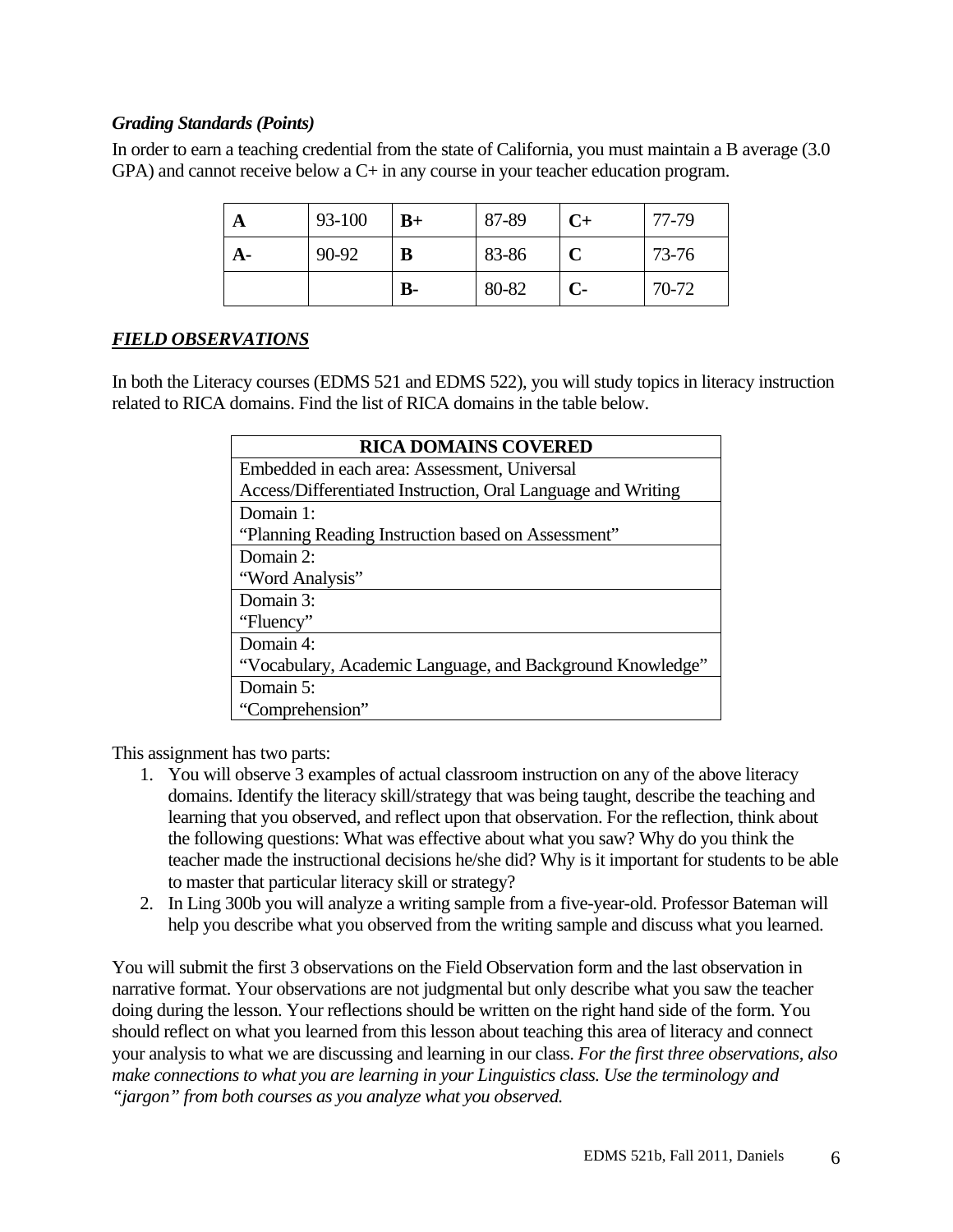Below is an example of a completed observation form. Replicate the Field Observation form on your computer. **Please remember to compile all 4 observations into one file, one after the other, and submit them as one document.** 

| Topic: RICA Topic: Phonemic Awareness                    | <b>Date: 9/17/09</b>                                       |
|----------------------------------------------------------|------------------------------------------------------------|
| Grade Level: Kindergarten                                | <b>Additional Descriptors: SEI class</b>                   |
| <b>Activity:</b>                                         | <b>Reflective Notes to Myself</b>                          |
| Teacher taught /B/ sound using picture cards and the     | While observing this lesson, I realized that the teacher   |
| pocket chart. The students sat together on the carpet as | was teaching the RICA content area of phonemic             |
| a whole group. The teacher asked the students to help    | awareness. I learned that phonemic awareness can be        |
| him place the picture cards that represented words       | taught directly and effectively in a whole group when      |
| starting with /B/ in the pocket chart. The teacher also  | the teacher uses interactive activities like this sorting  |
| used some words that were Spanish-English cognates,      | activity. In this lesson, I noticed that the children were |
| (ball/bola). Some pictures represented words starting    | engaged in identifying the /B/ sound. I think that they    |
| with other letter sounds and so the students had to      | enjoyed making the matches between /B/ and the             |
| decide which ones did and which ones did not go in the   | picture cards. When I saw the teacher making use of        |
| pocket chart. The teacher then had them look for word    | cognates to support ELLs, I realized how do-able that      |
| cards that matched with the /B/ picture cards. Then, the | is. I learned that sorting activities are an effective way |
| teacher had the students work at their tables sorting    | to get children engaged actively in their learning. The    |
| small objects that did begin with /B/ into one column    | teacher also began making connections between the          |
| on their worksheet and items that did not begin with /B/ | sounds, the pictures and the words. I think that the next  |
| into the other column.                                   | step for them is learning the letter "B".                  |

#### **FIELD OBSERVATION FORM SAMPLE**

#### *INVESTIGATING LITERACY ASSESSMENTS*

This assignment is designed to familiarize students with the different purposes of a variety of literacy assessments, in particular the literacy assessments that students use during EDMS 522b for the literacy case study. In class, students will explore and become familiar with how each assessment is administered, the distinct kind of information each provides, and their uses at various times during the instructional cycle as entry-level, progress-monitoring, and summative assessments.

To complete this assignment, students complete the Assessment Table (below) to describe each assessment in terms of the following characteristics: what it is supposed to measure, who it assesses, how it is scored and administered, who is tested, and when it is best used. Students are encouraged to keep this table for use during the second literacy course.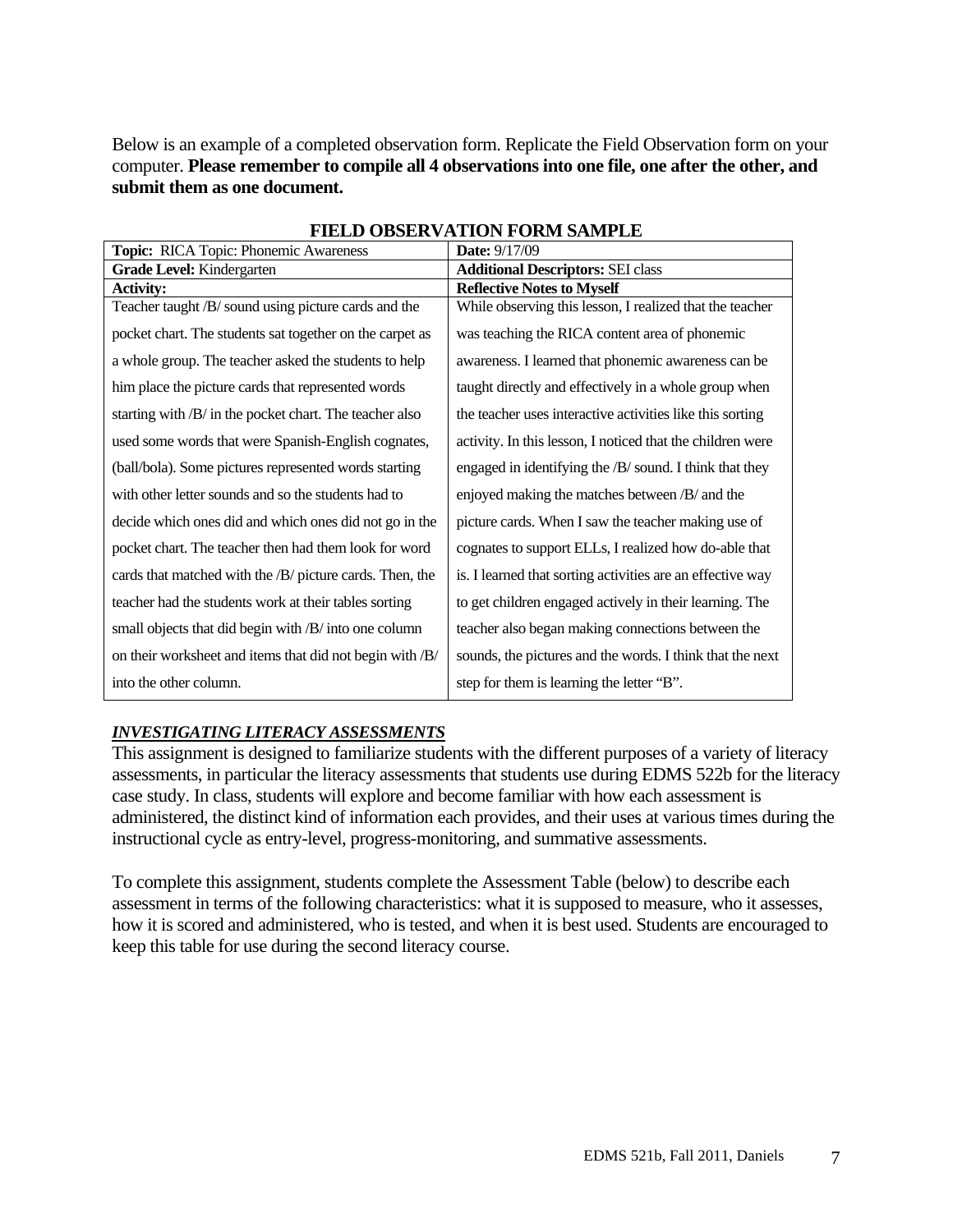#### **Assessment Table for Investigating Literacy Assessments**

| Assessment | What it<br><b>Measures</b> | How to Score | How to<br>Administer | To Whom | When to Use |
|------------|----------------------------|--------------|----------------------|---------|-------------|
|            |                            |              |                      |         |             |
|            |                            |              |                      |         |             |
|            |                            |              |                      |         |             |
|            |                            |              |                      |         |             |
|            |                            |              |                      |         |             |

# *LITERACY LESSON PLAN*

Follow the lesson plan format you will learn in EDMS 511b with Professor Marion. Design a lesson where you teach a **reading comprehension strategy** to any grade level. It can be small group or whole group instruction just make sure that you are explicitly teaching the students one aspect of becoming a proficient reader. In 522b we will focus on writing instruction.

# *JOURNAL*

You will engage in an ongoing discussion with your professor and your classmates about the readings and how they connect to our in-class discussions as well as your field experiences. Keep your reading notes in the same location as your notes from class. You will read each week's readings BEFORE class starts and respond to them in the journal. You may focus on one theme you notice or a question you have or you may respond with your overall thinking on the topic. Bring your journal to class each week because we will share the journals with each other and respond to each other's writing. More details will be shared in class.